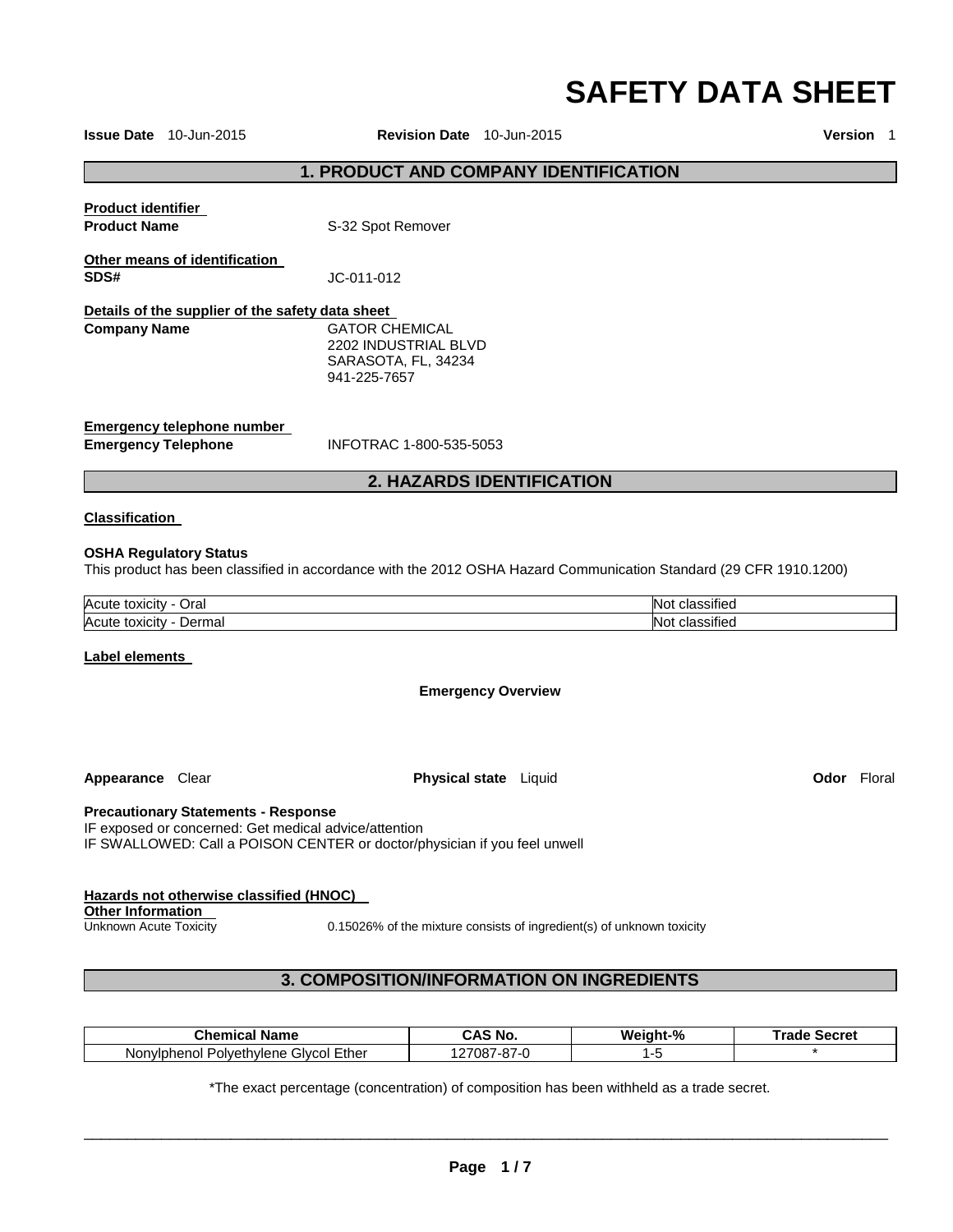# **4. FIRST AID MEASURES**

\_\_\_\_\_\_\_\_\_\_\_\_\_\_\_\_\_\_\_\_\_\_\_\_\_\_\_\_\_\_\_\_\_\_\_\_\_\_\_\_\_\_\_\_\_\_\_\_\_\_\_\_\_\_\_\_\_\_\_\_\_\_\_\_\_\_\_\_\_\_\_\_\_\_\_\_\_\_\_\_\_\_\_\_\_\_\_\_\_\_\_\_\_

#### **First aid measures**

| <b>Skin Contact</b>                                                        | Wash off immediately with plenty of water. Wash skin with soap and water.                                               |  |  |
|----------------------------------------------------------------------------|-------------------------------------------------------------------------------------------------------------------------|--|--|
| Eye contact                                                                | Rinse thoroughly with plenty of water for at least 15 minutes, lifting lower and upper eyelids.<br>Consult a physician. |  |  |
| <b>Inhalation</b>                                                          | Remove to fresh air.                                                                                                    |  |  |
| Ingestion                                                                  | Clean mouth with water and drink afterwards plenty of water.                                                            |  |  |
| Most important symptoms and effects, both acute and delayed                |                                                                                                                         |  |  |
| <b>Symptoms</b>                                                            | Any additional important symptoms and effects are described in Section 11: Toxicology<br>Information.                   |  |  |
| Indication of any immediate medical attention and special treatment needed |                                                                                                                         |  |  |
| Note to physicians                                                         | Treat symptomatically.                                                                                                  |  |  |

# **5. FIRE-FIGHTING MEASURES**

### **Suitable extinguishing media**

Use extinguishing measures that are appropriate to local circumstances and the surrounding environment.

**Unsuitable extinguishing media** Caution: Use of water spray when fighting fire may be inefficient.

# **Specific hazards arising from the chemical**

No Information available.

#### **Explosion data**

**Sensitivity to Mechanical Impact** None. **Sensitivity to Static Discharge** None.

#### **Protective equipment and precautions for firefighters**

As in any fire, wear self-contained breathing apparatus pressure-demand, MSHA/NIOSH (approved or equivalent) and full protective gear.

# **6. ACCIDENTAL RELEASE MEASURES**

|                                                                                 | <b>7. HANDLING AND STORAGE</b>                             |  |  |  |
|---------------------------------------------------------------------------------|------------------------------------------------------------|--|--|--|
| Methods for cleaning up<br>Pick up and transfer to properly labeled containers. |                                                            |  |  |  |
| <b>Methods for containment</b>                                                  | Prevent further leakage or spillage if safe to do so.      |  |  |  |
| Methods and material for containment and cleaning up                            |                                                            |  |  |  |
| <b>Environmental precautions</b>                                                | See Section 12 for additional ecological information.      |  |  |  |
| <b>Environmental precautions</b>                                                |                                                            |  |  |  |
| <b>Personal precautions</b>                                                     | Ensure adequate ventilation, especially in confined areas. |  |  |  |
| Personal precautions, protective equipment and emergency procedures             |                                                            |  |  |  |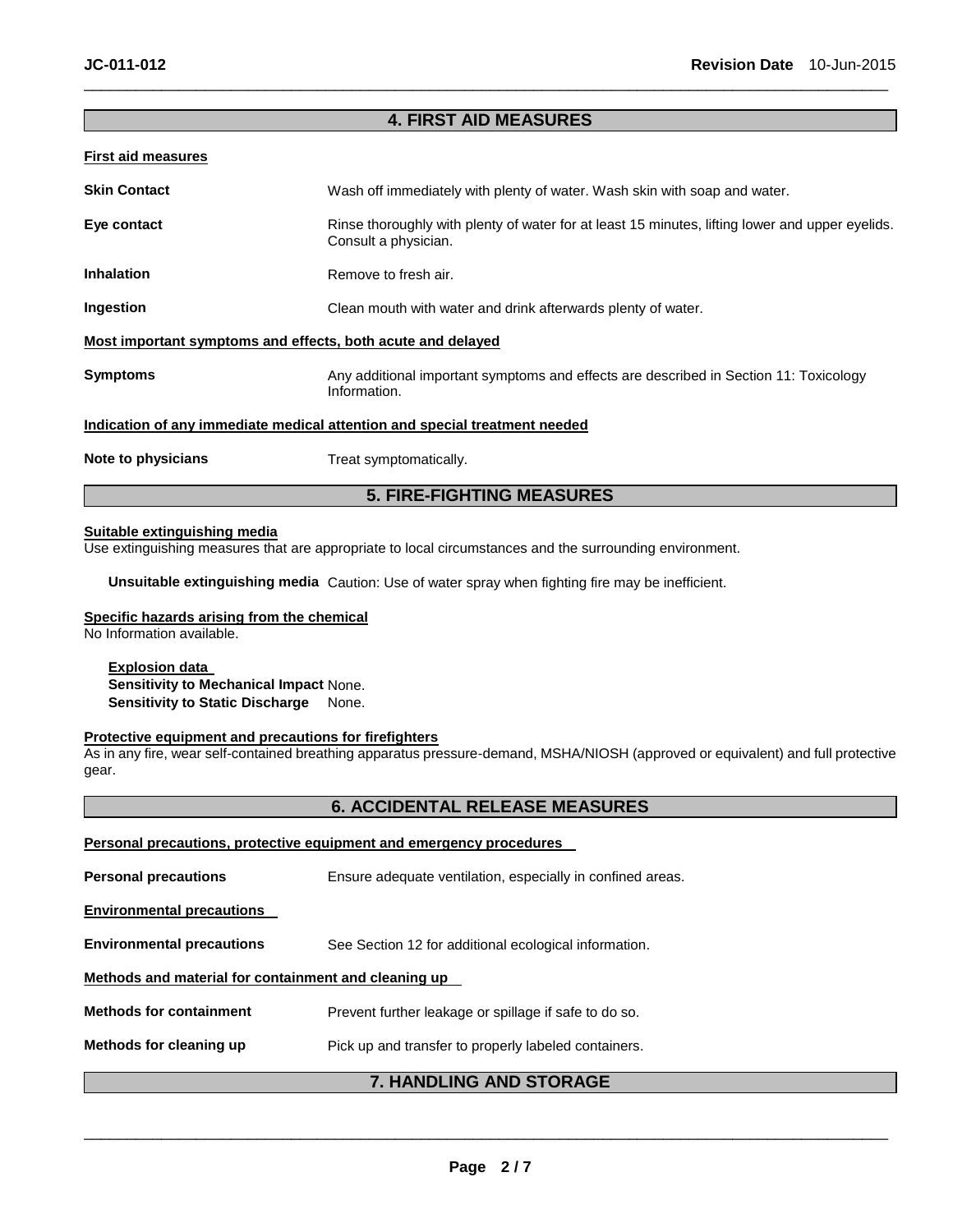#### **Precautions for safe handling**

**Advice on safe handling** Handle in accordance with good industrial hygiene and safety practice.

#### **Conditions for safe storage, including any incompatibilities**

**Storage Conditions Keep containers tightly closed in a dry, cool and well-ventilated place.** 

**Incompatible materials None known based on information supplied.** 

#### **8. EXPOSURE CONTROLS/PERSONAL PROTECTION**

\_\_\_\_\_\_\_\_\_\_\_\_\_\_\_\_\_\_\_\_\_\_\_\_\_\_\_\_\_\_\_\_\_\_\_\_\_\_\_\_\_\_\_\_\_\_\_\_\_\_\_\_\_\_\_\_\_\_\_\_\_\_\_\_\_\_\_\_\_\_\_\_\_\_\_\_\_\_\_\_\_\_\_\_\_\_\_\_\_\_\_\_\_

### **Control parameters**

| <b>Exposure Guidelines</b>                 | Exposure guidelines noted for ingredient(s). |                                                                                                                                                                                                         |                                                                                                                   |  |
|--------------------------------------------|----------------------------------------------|---------------------------------------------------------------------------------------------------------------------------------------------------------------------------------------------------------|-------------------------------------------------------------------------------------------------------------------|--|
| <b>Chemical Name</b>                       | <b>ACGIH TLV</b>                             | <b>OSHA PEL</b>                                                                                                                                                                                         | <b>NIOSH IDLH</b>                                                                                                 |  |
| 2-(2-methoxypropoxy)propanol<br>34590-94-8 | STEL: 150 ppm<br><b>TWA: 100 ppm</b><br>S*   | TWA: 100 ppm<br>TWA: 600 mg/m <sup>3</sup><br>(vacated) TWA: 100 ppm<br>(vacated) TWA: 600 mg/m <sup>3</sup><br>(vacated) STEL: 150 ppm<br>(vacated) STEL: 900 mg/m <sup>3</sup><br>(vacated) S*<br>`S* | IDLH: 600 ppm<br><b>TWA: 100 ppm</b><br>TWA: 600 mg/m <sup>3</sup><br>STEL: 150 ppm<br>STEL: $900 \text{ mg/m}^3$ |  |
| Sodium Hydroxide<br>1310-73-2              | Ceiling: $2 \text{ mg/m}^3$                  | TWA: $2 \text{ mg/m}^3$<br>(vacated) Ceiling: $2 \text{ mg/m}^3$                                                                                                                                        | IDLH: 10 mg/m <sup>3</sup><br>Ceiling: $2 \text{ mg/m}^3$                                                         |  |

*NIOSH IDLH Immediately Dangerous to Life or Health* 

**Other Information** Vacated limits revoked by the Court of Appeals decision in AFL-CIO v. OSHA, 965 F.2d 962 (11th Cir., 1992).

#### **Appropriate engineering controls**

| <b>Engineering Controls</b>   | Showers, Eyewash stations & Ventilation systems.                                                                                                                                                                                                                                                                                 |  |  |
|-------------------------------|----------------------------------------------------------------------------------------------------------------------------------------------------------------------------------------------------------------------------------------------------------------------------------------------------------------------------------|--|--|
|                               | Individual protection measures, such as personal protective equipment                                                                                                                                                                                                                                                            |  |  |
| <b>Eye/face protection</b>    | No special technical protective measures are necessary. Avoid contact with eyes.                                                                                                                                                                                                                                                 |  |  |
| Skin and body protection      | No special technical protective measures are necessary. Wear protective gloves and<br>protective clothing if needed.                                                                                                                                                                                                             |  |  |
| <b>Respiratory protection</b> | If exposure limits are exceeded or irritation is experienced, NIOSH/MSHA approved<br>respiratory protection should be worn. Positive-pressure supplied air respirators may be<br>required for high airborne contaminant concentrations. Respiratory protection must be<br>provided in accordance with current local regulations. |  |  |
| General Hygiene               | Handle in accordance with good industrial hygiene and safety practice.                                                                                                                                                                                                                                                           |  |  |

# **9. PHYSICAL AND CHEMICAL PROPERTIES**

#### **Information on basic physical and chemical properties**

| <b>Physical state</b> | Liquid                   |
|-----------------------|--------------------------|
| Appearance            | Clear                    |
| Color                 | Colorless                |
| Odor                  | Floral                   |
| Odor threshold        | No Information available |
| <b>Property</b>       | Values                   |

**Remarks • Method**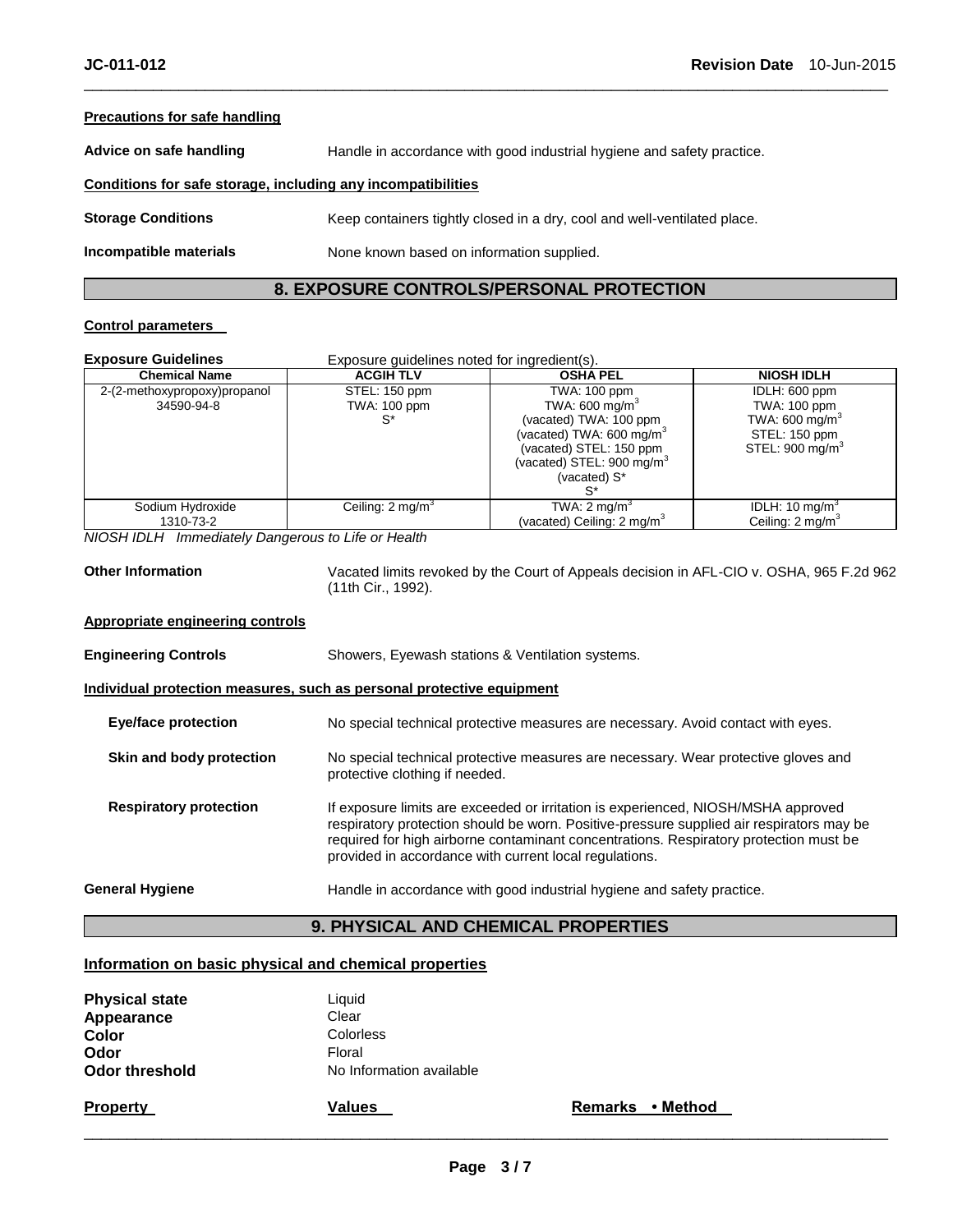| рH                                  | $7.0 - 8.0$                |
|-------------------------------------|----------------------------|
| <b>Specific Gravity</b>             | .995                       |
| <b>Viscosity</b>                    | $<$ 25 cP @ 25 °C          |
| <b>Melting point/freezing point</b> | No Information available   |
| <b>Flash point</b>                  | Above 200°F                |
| Boiling point / boiling range       | $>= 212 °F$ (at 760 mm Hg) |
| <b>Evaporation rate</b>             | No Information available   |
| Flammability (solid, gas)           |                            |
| <b>Flammability Limits in Air</b>   |                            |
| <b>Upper flammability limit:</b>    | No Information available   |
| Lower flammability limit:           | No Information available   |
| Vapor pressure                      | No Information available   |
| Vapor density                       | No Information available   |
| <b>Water solubility</b>             | Complete                   |
| <b>Partition coefficient</b>        | No Information available   |
| <b>Autoignition temperature</b>     | No Information available   |
| <b>Decomposition temperature</b>    | No Information available   |
|                                     |                            |

# **Other Information**

| <b>Density Lbs/Gal</b> | 8.3  |
|------------------------|------|
| <b>VOC Content (%)</b> | 0.96 |

# **10. STABILITY AND REACTIVITY**

\_\_\_\_\_\_\_\_\_\_\_\_\_\_\_\_\_\_\_\_\_\_\_\_\_\_\_\_\_\_\_\_\_\_\_\_\_\_\_\_\_\_\_\_\_\_\_\_\_\_\_\_\_\_\_\_\_\_\_\_\_\_\_\_\_\_\_\_\_\_\_\_\_\_\_\_\_\_\_\_\_\_\_\_\_\_\_\_\_\_\_\_\_

#### **Reactivity**

No data available

#### **Chemical stability**

Stable under recommended storage conditions.

# **Possibility of Hazardous Reactions**

None under normal processing.

#### **Conditions to avoid**

Extremes of temperature and direct sunlight.

#### **Incompatible materials**

None known based on information supplied.

# **Hazardous Decomposition Products**

None known based on information supplied.

# **11. TOXICOLOGICAL INFORMATION**

#### **Information on likely routes of exposure**

#### **Product Information**

| <b>Inhalation</b>   | No data available. Avoid breathing vapors or mists.                            |  |  |
|---------------------|--------------------------------------------------------------------------------|--|--|
| Eye contact         | No data available. Avoid contact with eyes.                                    |  |  |
| <b>Skin Contact</b> | No data available. No known effect based on information supplied.              |  |  |
| Ingestion           | No data available. Do not taste or swallow. Not an expected route of exposure. |  |  |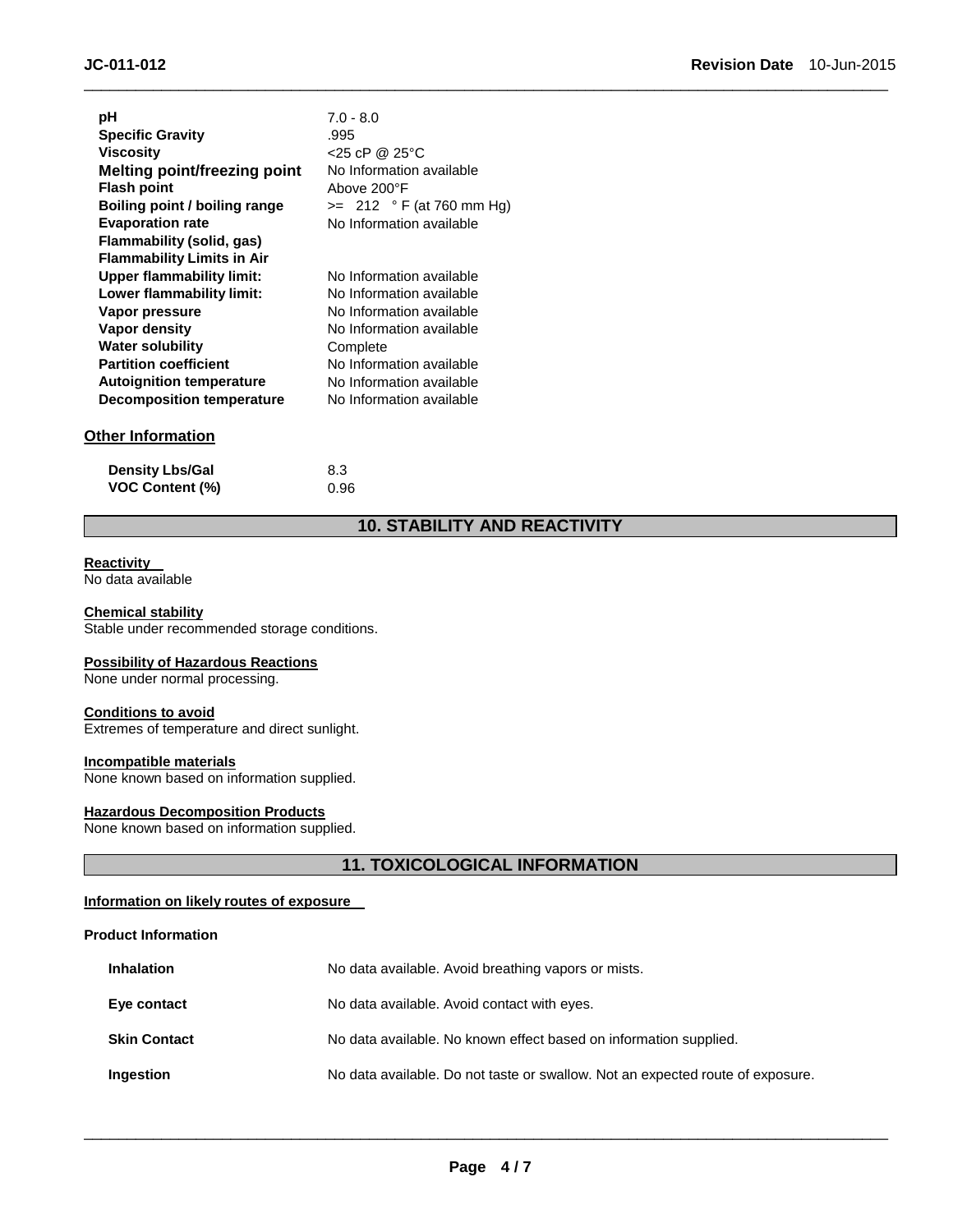#### **Information on toxicological effects**

**Symptoms** No Information available.

#### **Delayed and immediate effects as well as chronic effects from short and long-term exposure**

**Sensitization No Information available. Germ cell mutagenicity** No Information available. **Carcinogenicity 1988** No Information available.<br> **Reproductive toxicity** No Information available. No Information available. **STOT - single exposure No Information available.**<br>**STOT - repeated exposure No Information available. STOT - repeated exposure<br>Aspiration hazard** No Information available.

#### **Numerical measures of toxicity - Product Information**

**Unknown Acute Toxicity** 0.15026% of the mixture consists of ingredient(s) of unknown toxicity

# **12. ECOLOGICAL INFORMATION**

\_\_\_\_\_\_\_\_\_\_\_\_\_\_\_\_\_\_\_\_\_\_\_\_\_\_\_\_\_\_\_\_\_\_\_\_\_\_\_\_\_\_\_\_\_\_\_\_\_\_\_\_\_\_\_\_\_\_\_\_\_\_\_\_\_\_\_\_\_\_\_\_\_\_\_\_\_\_\_\_\_\_\_\_\_\_\_\_\_\_\_\_\_

#### **Ecotoxicity**

1.11026% of the mixture consists of components(s) of unknown hazards to the aquatic environment

| <b>Chemical Name</b>        | Algae/aquatic plants                | <b>Fish</b>                           | Crustacea                      |
|-----------------------------|-------------------------------------|---------------------------------------|--------------------------------|
| 2-(2-methoxypropoxy)propano |                                     | 10000: 96 h Pimephales promelas       | 1919: 48 h Daphnia magna mg/L  |
| 34590-94-8                  |                                     | mg/L LC50 static                      | LC50                           |
| Tetrasodium EDTA            | 1.01: 72 h Desmodesmus              | 41: 96 h Lepomis macrochirus mg/L     | 610: 24 h Daphnia magna mg/L   |
| 64-02-8                     | subspicatus mg/L EC50               | LC50 static 59.8: 96 h Pimephales     | EC50                           |
|                             |                                     | promelas mg/L LC50 static             |                                |
| Trisodium nitrilotriacetate | 560 - 1000: 96 h Chlorella vulgaris | 93 - 170: 96 h Pimephales promelas    | 560 - 1000: 48 h Daphnia magna |
| 5064-31-3                   | mg/L EC50                           | mg/L LC50 flow-through 175 - 225:     | mg/L LC50                      |
|                             |                                     | 96 h Lepomis macrochirus mg/L         |                                |
|                             |                                     | LC50 static 252: 96 h Lepomis         |                                |
|                             |                                     | macrochirus mg/L LC50 470: 96 h       |                                |
|                             |                                     | Pimephales promelas mg/L LC50         |                                |
|                             |                                     | static 560 - 1000: 96 h Oryzias       |                                |
|                             |                                     | latipes mg/L LC50 560 - 1000: 96 h    |                                |
|                             |                                     | Oryzias latipes mg/L LC50             |                                |
|                             |                                     | semi-static 72 - 133: 96 h            |                                |
|                             |                                     | Oncorhynchus mykiss mg/L LC50         |                                |
|                             |                                     | static 560 - 1000: 96 h Poecilia      |                                |
|                             |                                     | reticulata mg/L LC50 semi-static 560  |                                |
|                             |                                     | - 1000: 96 h Poecilia reticulata mg/L |                                |
|                             |                                     | LC50 114: 96 h Pimephales             |                                |
|                             |                                     | promelas mg/L LC50                    |                                |
| Sodium Hydroxide            |                                     | 45.4: 96 h Oncorhynchus mykiss        |                                |
| 1310-73-2                   |                                     | mg/L LC50 static                      |                                |

# **Persistence and degradability**

No Information available.

#### **Bioaccumulation**

No Information available.

**Other adverse effects** No Information available

# **13. DISPOSAL CONSIDERATIONS**

#### **Waste treatment methods**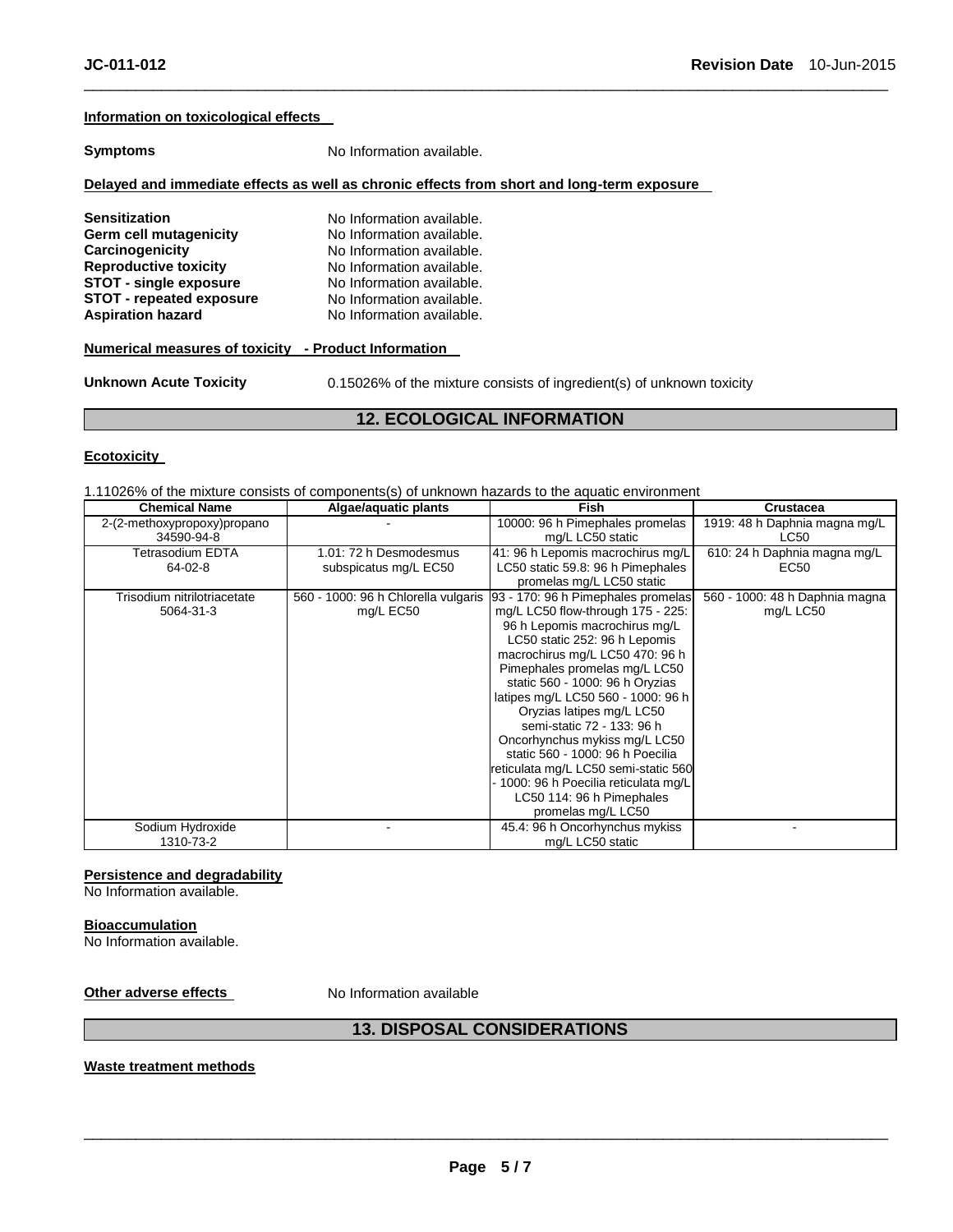**Disposal of wastes** Disposal should be in accordance with applicable regional, national and local laws and regulations.

**Contaminated packaging by Do not reuse container.** 

# **14. TRANSPORT INFORMATION**

\_\_\_\_\_\_\_\_\_\_\_\_\_\_\_\_\_\_\_\_\_\_\_\_\_\_\_\_\_\_\_\_\_\_\_\_\_\_\_\_\_\_\_\_\_\_\_\_\_\_\_\_\_\_\_\_\_\_\_\_\_\_\_\_\_\_\_\_\_\_\_\_\_\_\_\_\_\_\_\_\_\_\_\_\_\_\_\_\_\_\_\_\_

The basic description below is specific to the container size. This information is provided for at a glance DOT information. Please refer to the container and/or shipping papers for the appropriate shipping description before tendering this material for shipment. For additional information, please contact the distributor listed in section 1 of this SDS.

**DOT** Not regulated

### **15. REGULATORY INFORMATION**

| International Inventories |          |
|---------------------------|----------|
| <b>TSCA</b>               | Complies |
| <b>DSL/NDSL</b>           | Complies |

#### **Legend:**

**TSCA** - United States Toxic Substances Control Act Section 8(b) Inventory **DSL/NDSL** - Canadian Domestic Substances List/Non-Domestic Substances List

#### **US Federal Regulations**

#### **SARA 313**

Section 313 of Title III of the Superfund Amendments and Reauthorization Act of 1986 (SARA). This product does not contain any chemicals which are subject to the reporting requirements of the Act and Title 40 of the Code of Federal Regulations, Part 372

#### **SARA 311/312 Hazard Categories**

| Acute health hazard               | No. |
|-----------------------------------|-----|
| <b>Chronic Health Hazard</b>      | No. |
| <b>Fire hazard</b>                | No. |
| Sudden release of pressure hazard | No. |
| <b>Reactive Hazard</b>            | No. |

#### **CWA (Clean Water Act)**

This product does not contain any substances regulated as pollutants pursuant to the Clean Water Act (40 CFR 122.21 and 40 CFR 122.42)

# **CERCLA**

This material, as supplied, does not contain any substances regulated as hazardous substances under the Comprehensive Environmental Response Compensation and Liability Act (CERCLA) (40 CFR 302) or the Superfund Amendments and Reauthorization Act (SARA) (40 CFR 355). There may be specific reporting requirements at the local, regional, or state level pertaining to releases of this material

#### **US State Regulations**

#### **California Proposition 65**

This product does not contain any Proposition 65 chemicals

#### **U.S. State Right-to-Know Regulations**

| <b>Chemical Name</b>                       | New Jersey | <b>Massachusetts</b> | Pennsvlvania             |
|--------------------------------------------|------------|----------------------|--------------------------|
| 2-(2-methoxypropoxy)propanol<br>34590-94-8 |            |                      |                          |
| Sodium Hydroxide<br>1310-73-2              |            |                      | $\overline{\phantom{0}}$ |
| Trisodium nitrilotriacetate<br>5064-31-3   |            |                      |                          |